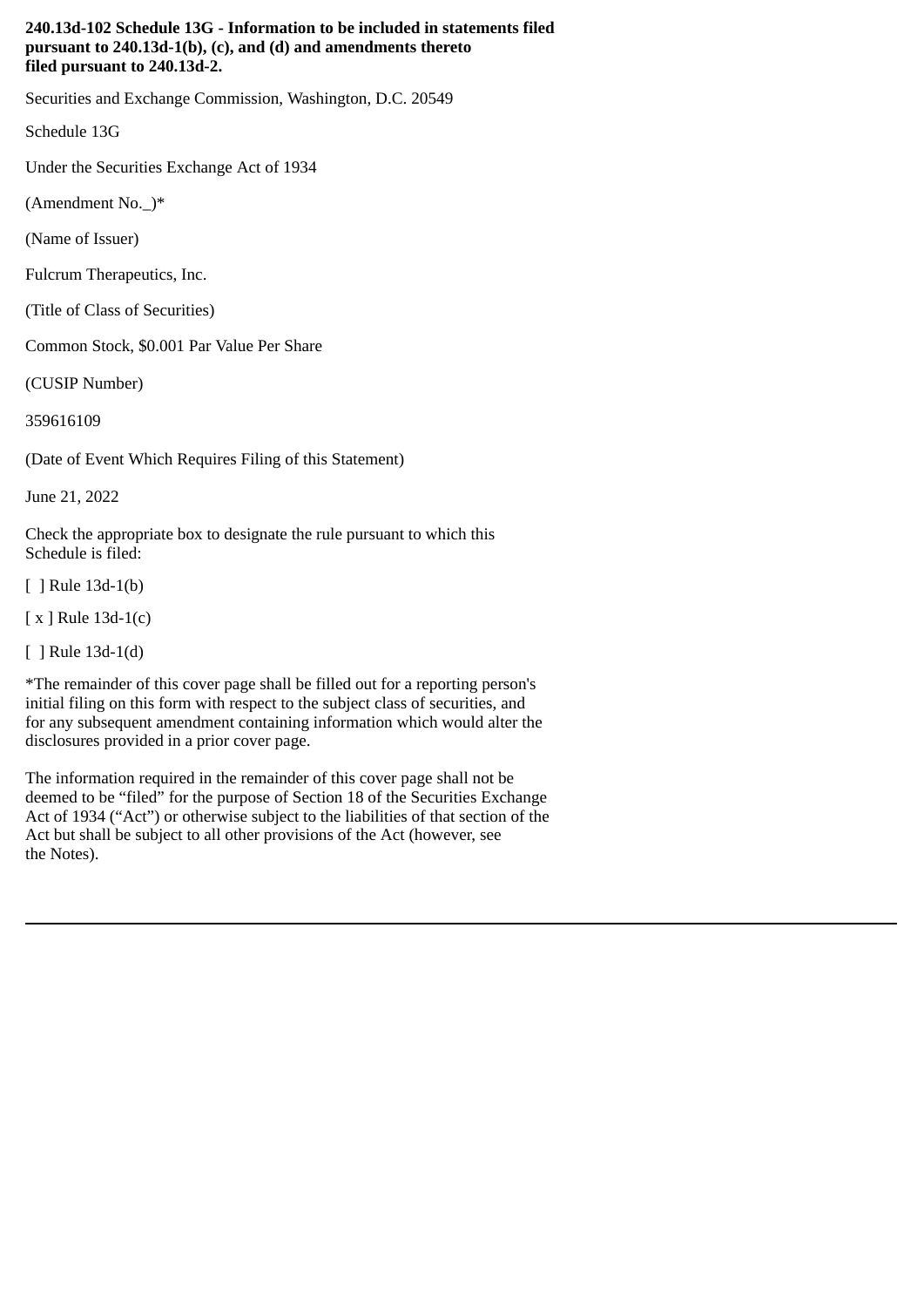| CUSIP No. 359616109                                                                         |                                                                |      |
|---------------------------------------------------------------------------------------------|----------------------------------------------------------------|------|
|                                                                                             | (1) Names of reporting persons  Point72 Asset Management, L.P. |      |
| (2) Check the appropriate box if a member of a group                                        |                                                                | (a)  |
|                                                                                             | (see instructions)                                             | (b)X |
| (3) SEC use only                                                                            |                                                                |      |
| (4) Citizenship or place of organization Delaware                                           |                                                                |      |
| Number of shares beneficially owned by each reporting person with:                          |                                                                |      |
| (5) Sole voting power                                                                       | 0                                                              |      |
| (6) Shared voting power                                                                     | 1,750,000 (see Item 4)                                         |      |
| (7) Sole dispositive power                                                                  | $\overline{0}$                                                 |      |
| (8) Shared dispositive power                                                                | 1,750,000 (see Item 4)                                         |      |
| (9) Aggregate amount beneficially owned by each reporting person<br>1,750,000 (see Item 4)  |                                                                |      |
| (10) Check if the aggregate amount in Row (9) excludes certain shares<br>(see instructions) |                                                                |      |
| $(11)$ Percent of class represented by amount in Row $(9)$ 4.3% (see Item 4)                |                                                                |      |
| $(12)$ Type of reporting person (see instructions) PN                                       |                                                                |      |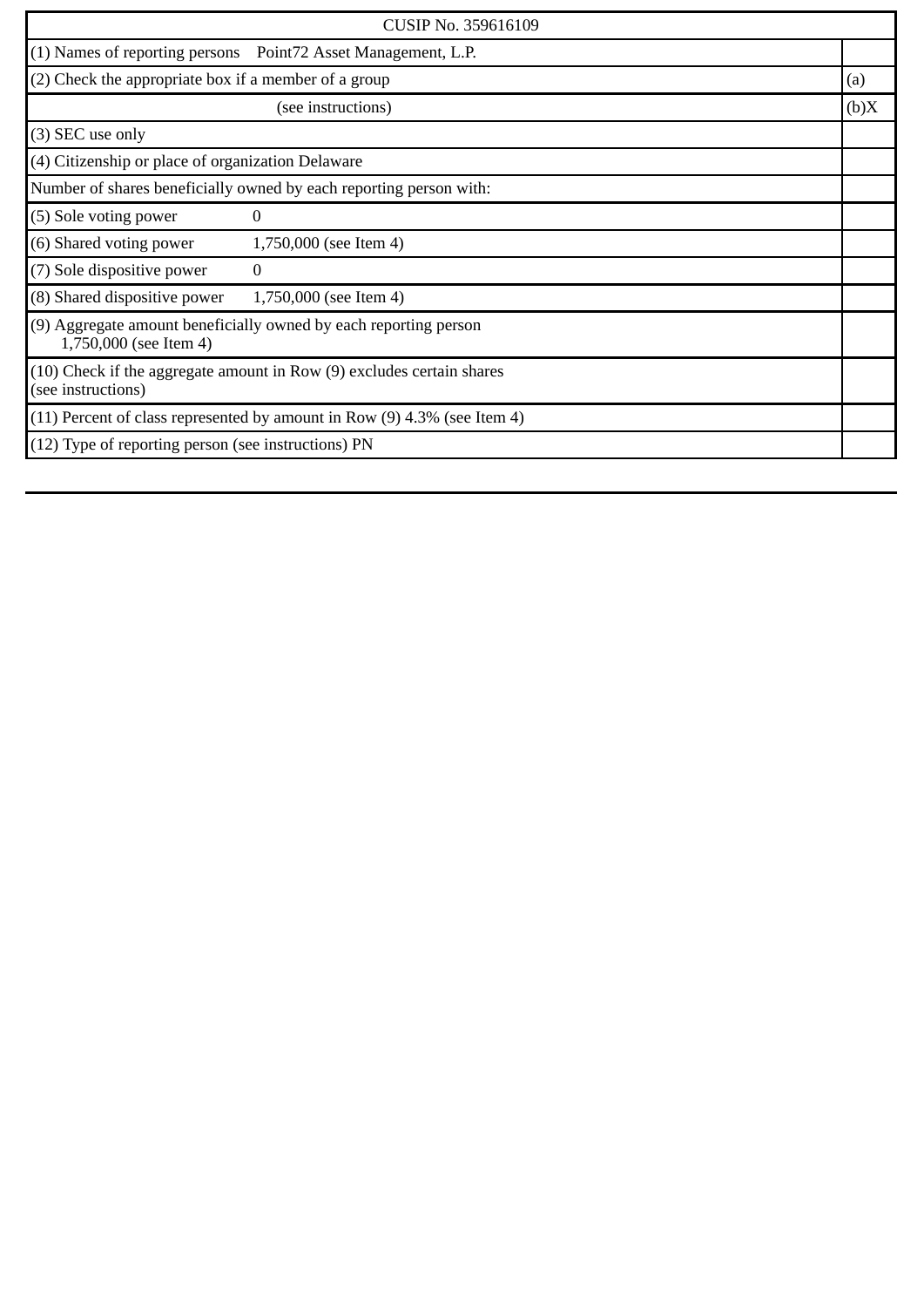| CUSIP No. 359616109                                                                         |                        |      |
|---------------------------------------------------------------------------------------------|------------------------|------|
| (1) Names of reporting persons  Point72 Capital Advisors, Inc.                              |                        |      |
| (2) Check the appropriate box if a member of a group                                        |                        | (a)  |
|                                                                                             | (see instructions)     | (b)X |
| (3) SEC use only                                                                            |                        |      |
| (4) Citizenship or place of organization Delaware                                           |                        |      |
| Number of shares beneficially owned by each reporting person with:                          |                        |      |
| (5) Sole voting power                                                                       | $\Omega$               |      |
| (6) Shared voting power                                                                     | 1,750,000 (see Item 4) |      |
| (7) Sole dispositive power                                                                  | $\bf{0}$               |      |
| (8) Shared dispositive power                                                                | 1,750,000 (see Item 4) |      |
| (9) Aggregate amount beneficially owned by each reporting person<br>1,750,000 (see Item 4)  |                        |      |
| (10) Check if the aggregate amount in Row (9) excludes certain shares<br>(see instructions) |                        |      |
| $(11)$ Percent of class represented by amount in Row $(9)$ 4.3% (see Item 4)                |                        |      |
| (12) Type of reporting person (see instructions) CO                                         |                        |      |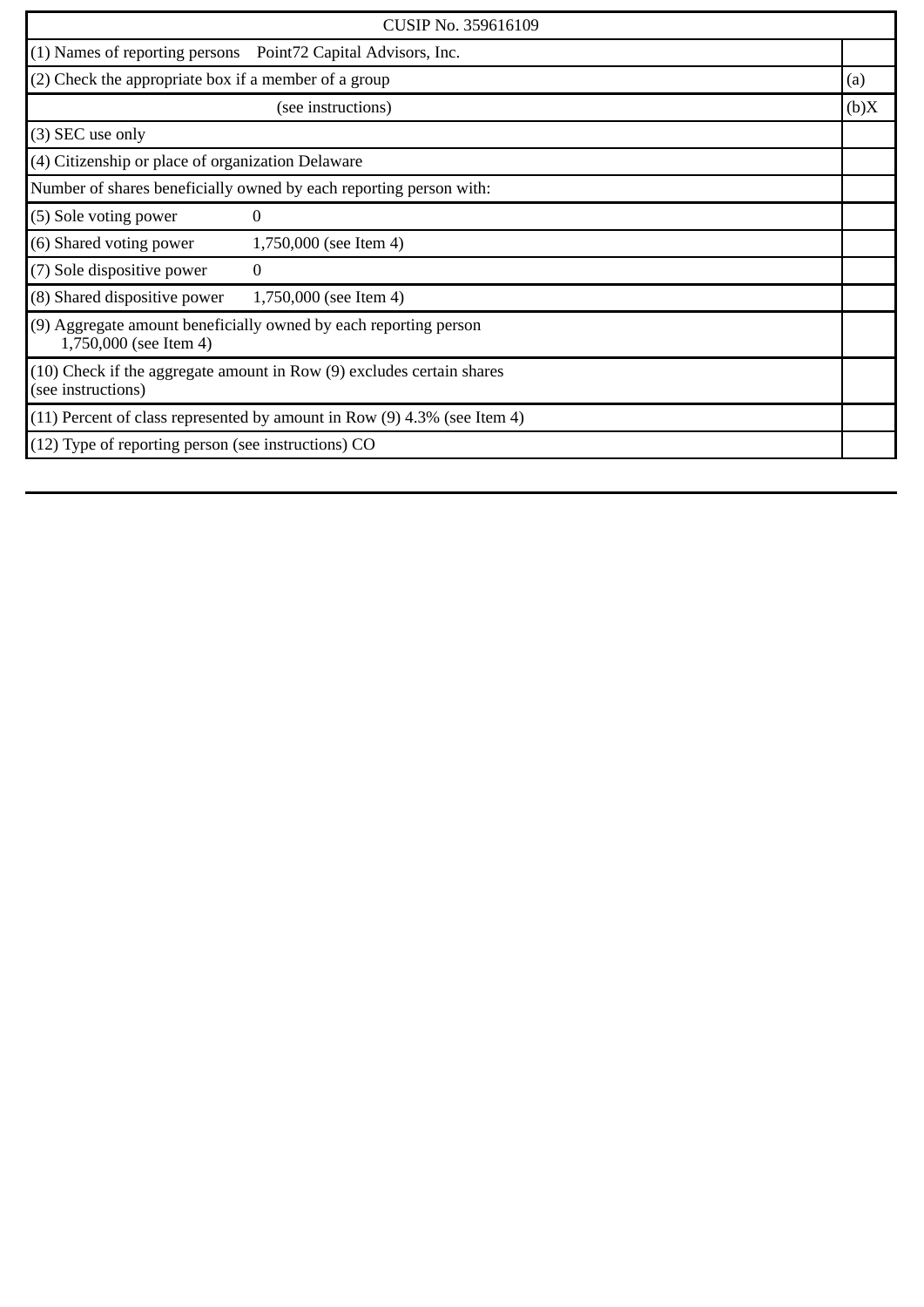| CUSIP No. 359616109                                                                         |                                                                   |      |
|---------------------------------------------------------------------------------------------|-------------------------------------------------------------------|------|
|                                                                                             | (1) Names of reporting persons  Cubist Systematic Strategies, LLC |      |
| (2) Check the appropriate box if a member of a group                                        |                                                                   | (a)  |
|                                                                                             | (see instructions)                                                | (b)X |
| (3) SEC use only                                                                            |                                                                   |      |
| (4) Citizenship or place of organization Delaware                                           |                                                                   |      |
| Number of shares beneficially owned by each reporting person with:                          |                                                                   |      |
| (5) Sole voting power                                                                       | $\Omega$                                                          |      |
| (6) Shared voting power                                                                     | 313,607 (see Item 4)                                              |      |
| (7) Sole dispositive power                                                                  | $\theta$                                                          |      |
| (8) Shared dispositive power                                                                | 313,607 (see Item 4)                                              |      |
| (9) Aggregate amount beneficially owned by each reporting person<br>313,607 (see Item 4)    |                                                                   |      |
| (10) Check if the aggregate amount in Row (9) excludes certain shares<br>(see instructions) |                                                                   |      |
| $(11)$ Percent of class represented by amount in Row $(9)$ 0.8% (see Item 4)                |                                                                   |      |
| (12) Type of reporting person (see instructions) OO                                         |                                                                   |      |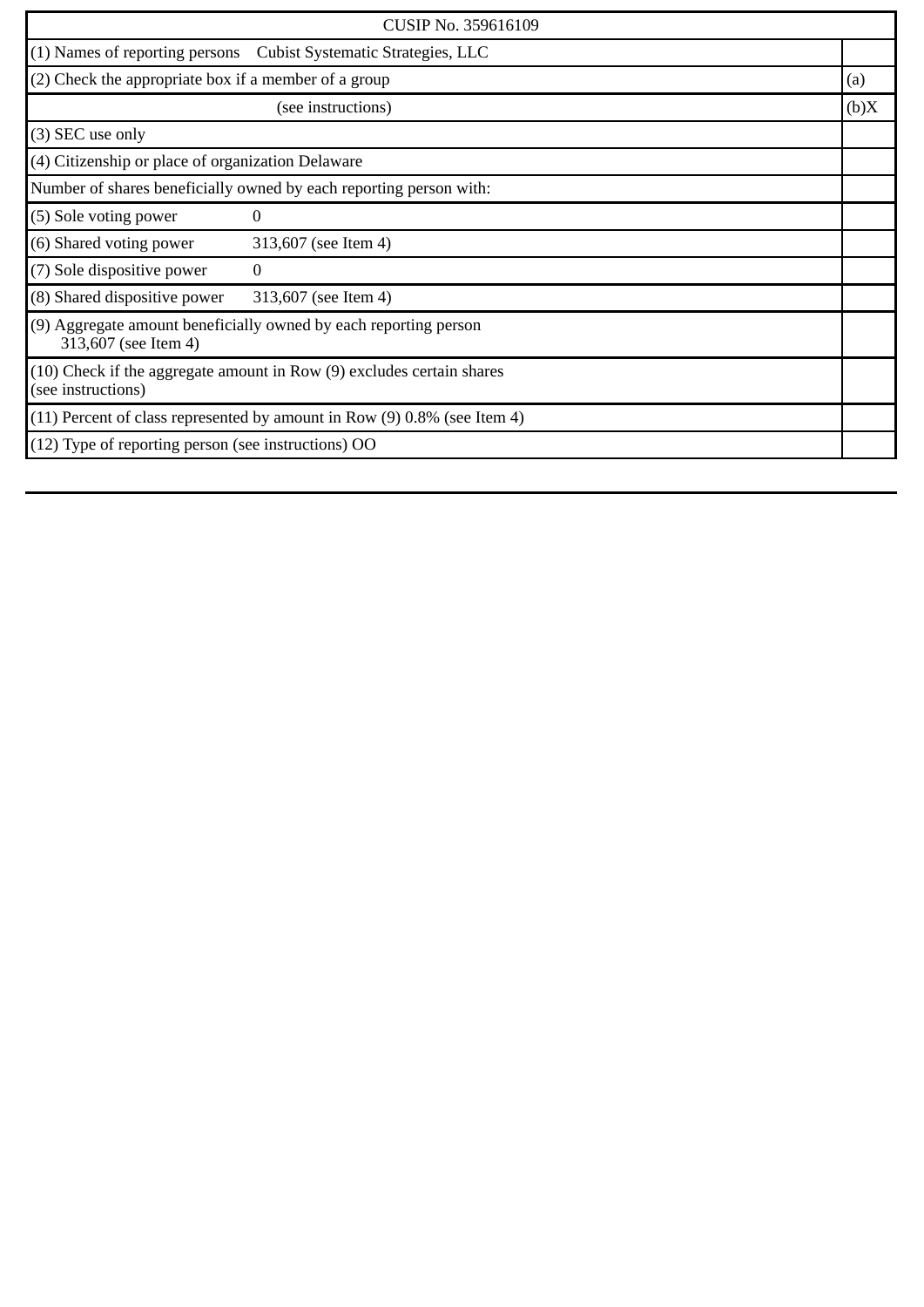| CUSIP No. 359616109                                                                         |                    |      |
|---------------------------------------------------------------------------------------------|--------------------|------|
| (1) Names of reporting persons  Point72 Hong Kong Limited                                   |                    |      |
| (2) Check the appropriate box if a member of a group                                        |                    | (a)  |
|                                                                                             | (see instructions) | (b)X |
| (3) SEC use only                                                                            |                    |      |
| (4) Citizenship or place of organization Hong Kong                                          |                    |      |
| Number of shares beneficially owned by each reporting person with:                          |                    |      |
| (5) Sole voting power                                                                       | 0                  |      |
| (6) Shared voting power                                                                     | 4,267 (see Item 4) |      |
| (7) Sole dispositive power                                                                  | $\bf{0}$           |      |
| (8) Shared dispositive power                                                                | 4,267 (see Item 4) |      |
| (9) Aggregate amount beneficially owned by each reporting person<br>4,267 (see Item 4)      |                    |      |
| (10) Check if the aggregate amount in Row (9) excludes certain shares<br>(see instructions) |                    |      |
| (11) Percent of class represented by amount in Row $(9)$ <0.1% (see Item 4)                 |                    |      |
| (12) Type of reporting person (see instructions) OO                                         |                    |      |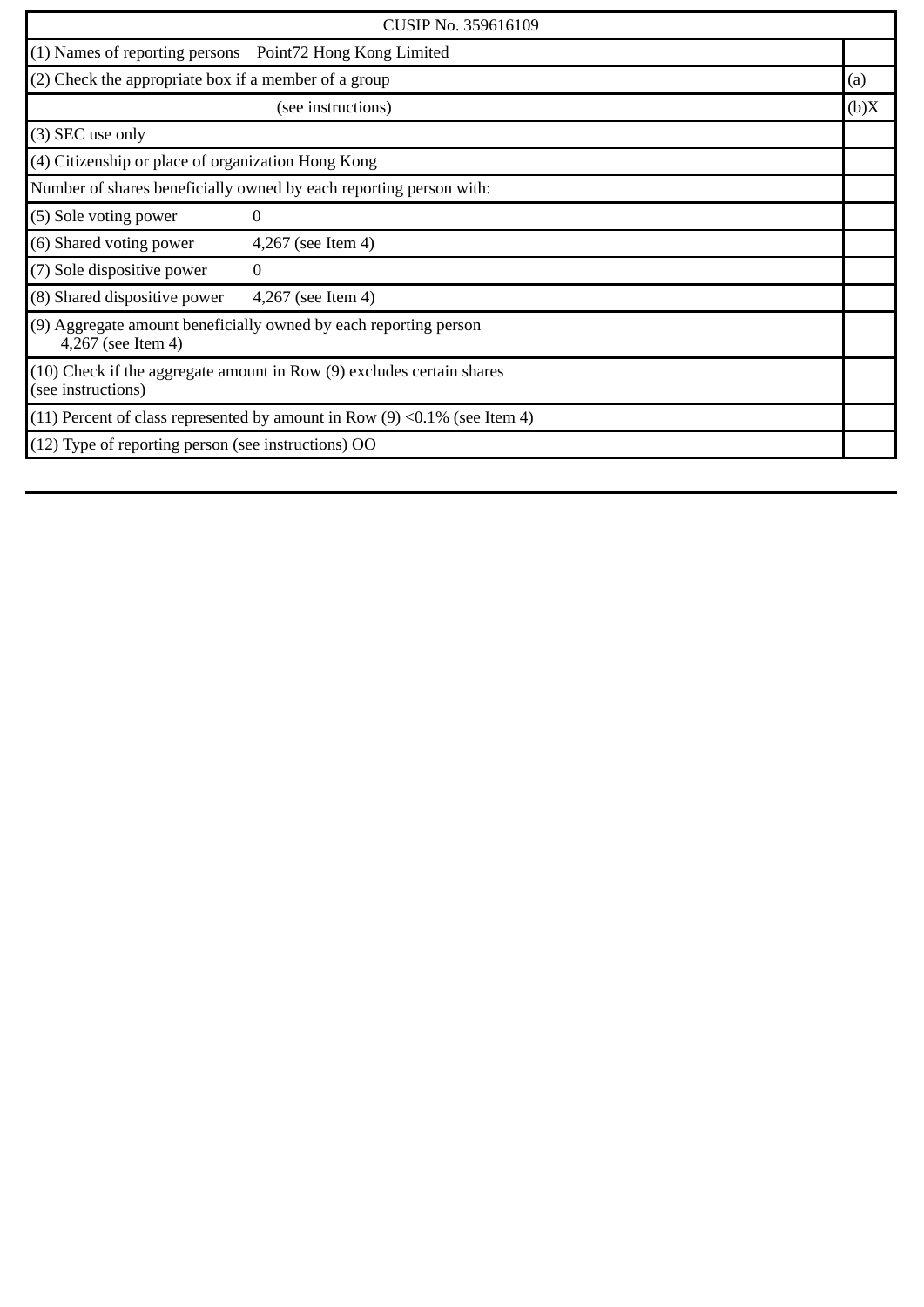| CUSIP No. 359616109                                                                             |                        |      |
|-------------------------------------------------------------------------------------------------|------------------------|------|
| $(1)$ Names of reporting persons                                                                | Steven A. Cohen        |      |
| (2) Check the appropriate box if a member of a group                                            |                        | (a)  |
|                                                                                                 | (see instructions)     | (b)X |
| (3) SEC use only                                                                                |                        |      |
| (4) Citizenship or place of organization United States                                          |                        |      |
| Number of shares beneficially owned by each reporting person with:                              |                        |      |
| (5) Sole voting power                                                                           | $\Omega$               |      |
| (6) Shared voting power                                                                         | 2,067,874 (see Item 4) |      |
| (7) Sole dispositive power                                                                      | $\Omega$               |      |
| (8) Shared dispositive power                                                                    | 2,067,874 (see Item 4) |      |
| (9) Aggregate amount beneficially owned by each reporting person<br>2,067,874 (see Item 4)      |                        |      |
| $(10)$ Check if the aggregate amount in Row $(9)$ excludes certain shares<br>(see instructions) |                        |      |
| $(11)$ Percent of class represented by amount in Row $(9)$ 5.1% (see Item 4)                    |                        |      |
| (12) Type of reporting person (see instructions) IN                                             |                        |      |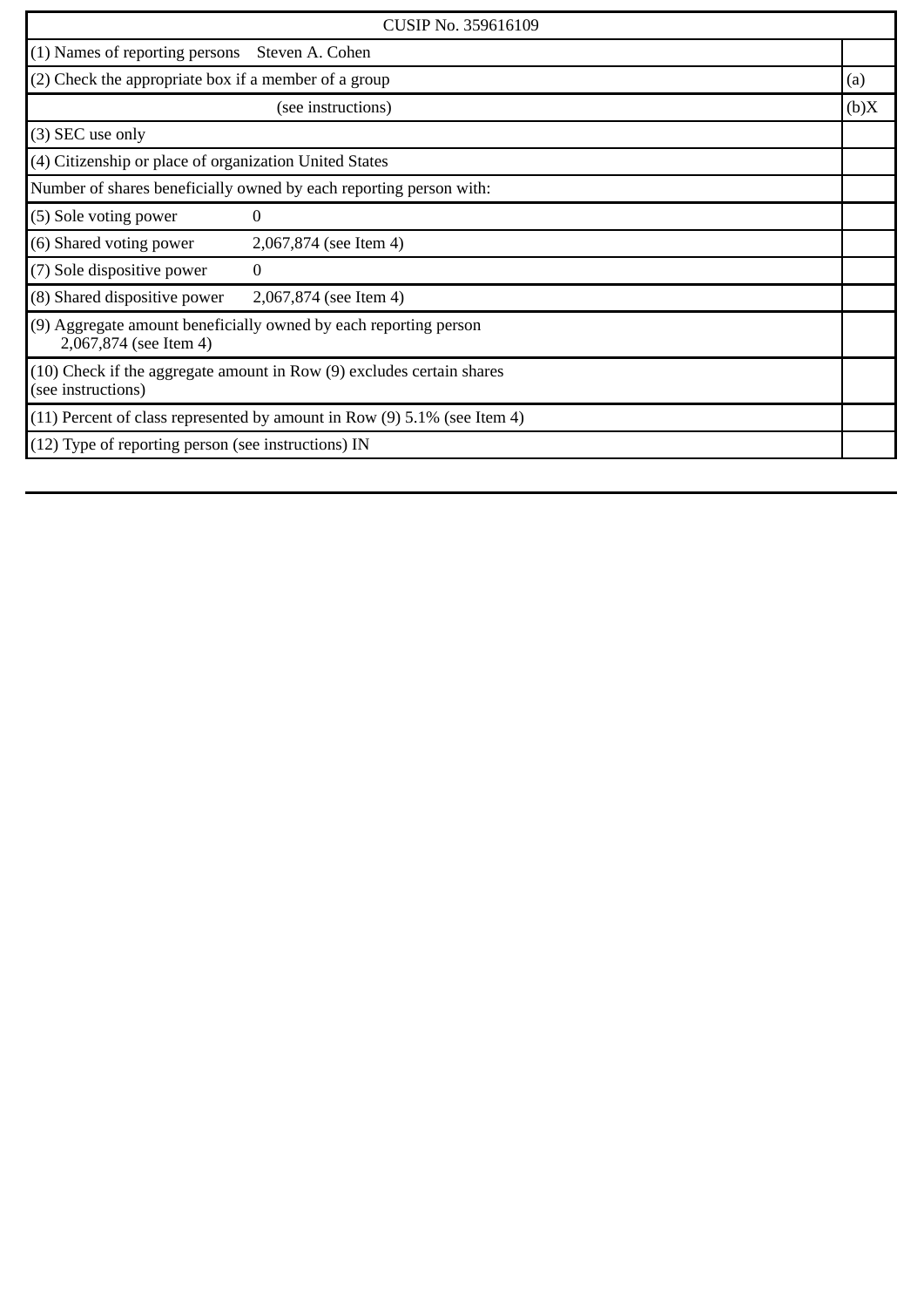Item 1(a) Name of issuer:

Fulcrum Therapeutics, Inc.

Item 1(b) Address of issuer's principal executive offices:

26 Landsdowne Street, Cambridge, Massachusetts 02139

2(a) Name of person filing:

This statement is filed by: (i) Point72 Asset Management, L.P. ("Point72 Asset Management") with respect to shares of common stock, \$0.001 par value per share ("Shares"), of the Issuer held by certain investment funds it manages; (ii) Point72 Capital Advisors, Inc. ("Point72 Capital Advisors Inc.") with respect to Shares held by certain investment funds managed by Point72 Asset Management; (iii) Cubist Systematic Strategies, LLC ("Cubist Systematic Strategies") with respect to Shares held by certain investment funds it manages; (iv) Point72 Hong Kong Limited ("Point72 Hong Kong") with respect to Shares held by certain investment funds it manages; and (v) Steven A. Cohen ("Mr. Cohen") with respect to Shares beneficially owned by Point72 Asset Management, Point72 Capital Advisors Inc., Cubist Systematic Strategies, and Point72 Hong Kong.

Point72 Asset Management, Point72 Capital Advisors Inc., Cubist Systematic Strategies, Point72 Hong Kong, and Mr. Cohen have entered into a Joint Filing Agreement, a copy of which is filed with this Schedule 13G as Exhibit 99.1, pursuant to which they have agreed to file this Schedule 13G jointly in accordance with the provisions of Rule 13d-1(k) of the Act.

2(b) Address or principal business office or, if none, residence:

The address of the principal business office of (i) Point72 Asset Management, Point72 Capital Advisors Inc., and Mr. Cohen is 72 Cummings Point Road, Stamford, CT 06902; (ii) Cubist Systematic Strategies is 55 Hudson Yards, New York, NY 10001; and (iii) Point72 Hong Kong is 12th Floor, Chater House, 8 Connaught Road Central, Hong Kong.

2(c) Citizenship:

Point72 Asset Management is a Delaware limited partnership. Point72 Capital Advisors Inc. is a Delaware corporation. Cubist Systematic Strategies is a Delaware limited liability company. Point72 Hong Kong is a Hong Kong limited liability company. Mr. Cohen is a United States citizen.

2(d) Title of class of securities:

Common Stock, \$0.001 Par Value Per Share

2(e) CUSIP Number:

359616109

*Item 3.*

Not applicable

*Item 4.* Ownership

As of the close of business on June 21, 2022:

1. Point72 Asset Management, L.P.

- (a) Amount beneficially owned: 1,750,000
- (b) Percent of class: 4.3%
- (c) Number of shares as to which the person has:
- (i) Sole power to vote or to direct the vote: 0
- (ii) Shared power to vote or to direct the vote: 1,750,000
- (iii) Sole power to dispose or to direct the disposition of: 0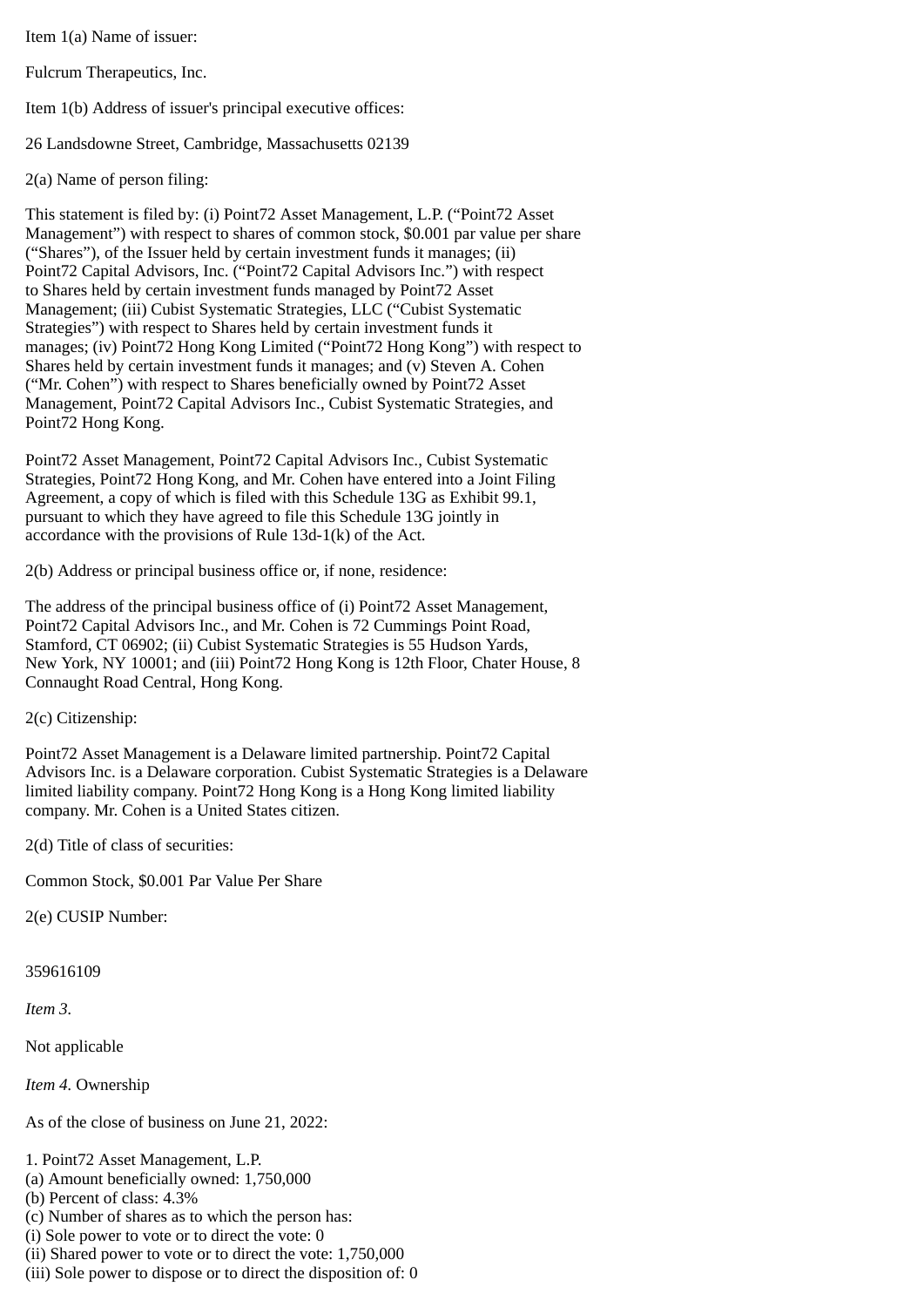(iv) Shared power to dispose or to direct the disposition of: 1,750,000

2. Point72 Capital Advisors, Inc.

- (a) Amount beneficially owned: 1,750,000
- (b) Percent of class: 4.3%
- (c) Number of shares as to which the person has:
- (i) Sole power to vote or to direct the vote: 0
- (ii) Shared power to vote or to direct the vote: 1,750,000
- (iii) Sole power to dispose or to direct the disposition of: 0
- (iv) Shared power to dispose or to direct the disposition of: 1,750,000

3. Cubist Systematic Strategies, LLC

- (a) Amount beneficially owned: 313,607
- (b) Percent of class: 0.8%
- (c) Number of shares as to which the person has:
- (i) Sole power to vote or to direct the vote: 0
- (ii) Shared power to vote or to direct the vote: 313,607
- (iii) Sole power to dispose or to direct the disposition of: 0
- (iv) Shared power to dispose or to direct the disposition of: 313,607

4. Point72 Hong Kong Limited

- (a) Amount beneficially owned: 4,267
- (b) Percent of class:  $\leq 0.1\%$
- (c) Number of shares as to which the person has:
- (i) Sole power to vote or to direct the vote: 0
- (ii) Shared power to vote or to direct the vote: 4,267
- (iii) Sole power to dispose or to direct the disposition of: 0
- (iv) Shared power to dispose or to direct the disposition of: 4,267

5. Steven A. Cohen

- (a) Amount beneficially owned: 2,067,874
- (b) Percent of class: 5.1%
- (c) Number of shares as to which the person has:
- (i) Sole power to vote or to direct the vote: 0
- (ii) Shared power to vote or to direct the vote: 2,067,874
- (iii) Sole power to dispose or to direct the disposition of: 0
- (iv) Shared power to dispose or to direct the disposition of: 2,067,874

Point72 Asset Management, Point72 Capital Advisors Inc., Cubist Systematic Strategies, Point72 Hong Kong, and Mr. Cohen own directly no Shares. Pursuant to an investment management agreement, Point72 Asset Management maintains investment and voting power with respect to the securities held by certain investment funds it manages. Point72 Capital Advisors Inc. is the general partner of Point72 Asset Management. Pursuant to an investment management agreement, Cubist Systematic Strategies maintains investment and voting power with respect to the securities held by certain investment funds it manages. Pursuant to an investment management agreement, Point72 Hong Kong maintains investment and voting power with respect to the securities held by certain investment funds it manages. Mr. Cohen controls each of Point72 Asset Management, Point72 Capital Advisors Inc., Cubist Systematic Strategies, and Point72 Hong Kong. By reason of the provisions of Rule 13d-3 of the Securities Exchange Act of 1934, as amended, each of (i) Point72 Asset Management, Point72 Capital Advisors Inc. and Mr. Cohen may be deemed to beneficially own 1,750,000 Shares (constituting approximately 4.3% of the Shares outstanding), (ii) Cubist Systematic Strategies and Mr. Cohen may be deemed to beneficially own 313,607 Shares (constituting approximately 0.8% of the Shares outstanding) and (iii) Point72 Hong Kong and Mr. Cohen may be deemed to beneficially own 4,267 Shares (constituting <0.1% of the Shares outstanding). Each of Point72 Asset Management, Point72 Capital Advisors Inc., Cubist Systematic Strategies, Point72 Hong Kong, and Mr. Cohen disclaims beneficial ownership of any of the securities covered by this statement.

*Item 5.* Ownership of 5 Percent or Less of a Class.

If this statement is being filed to report the fact that as of the date hereof the reporting person has ceased to be the beneficial owner of more than 5 percent of the class of securities, check the following [].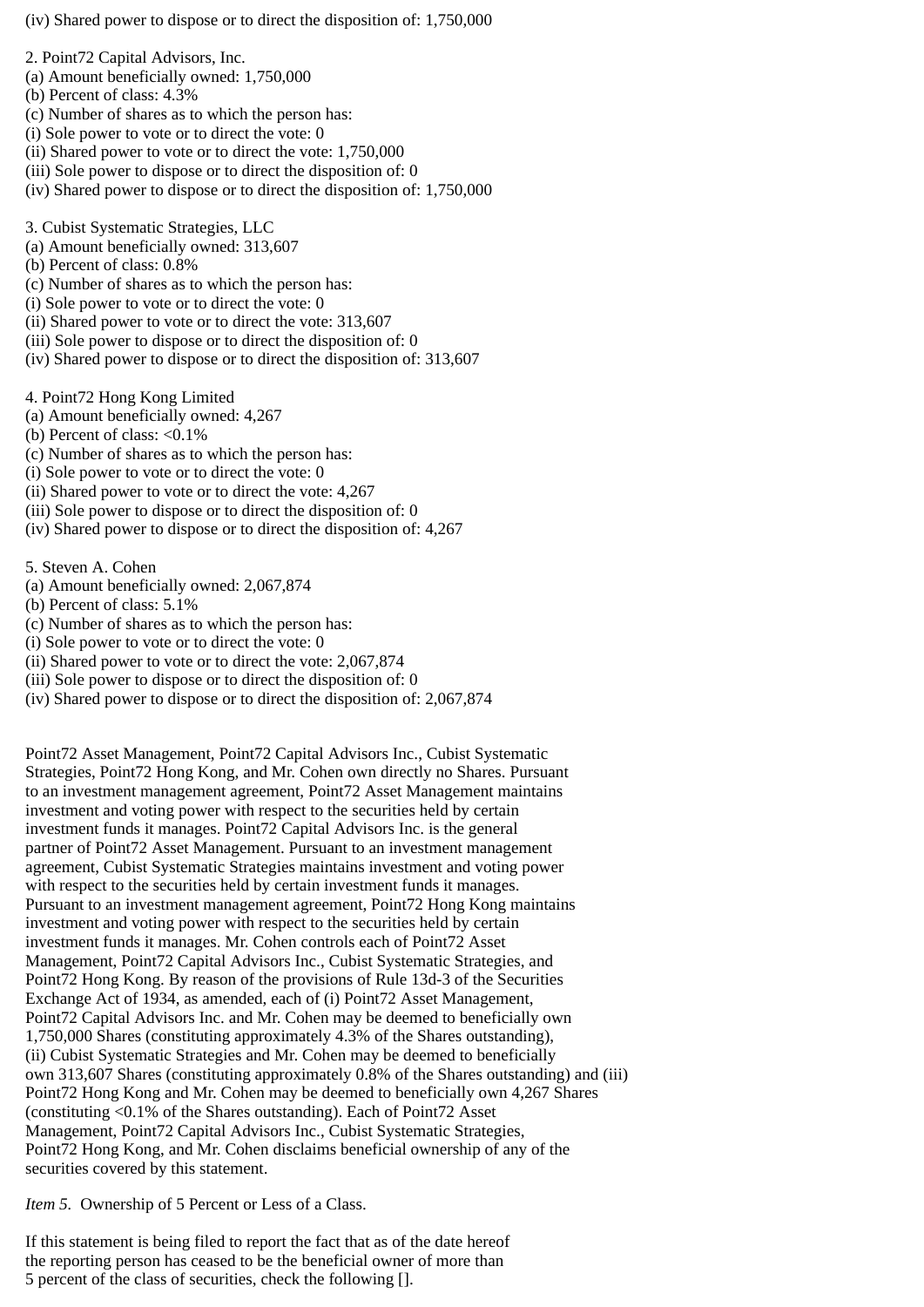*Item 6.* Ownership of More than 5 Percent on Behalf of Another Person.

Not applicable

*Item 7.* Identification and Classification of the Subsidiary Which Acquired the Security Being Reporting on by the Parent Holding Company or Control Person.

Not applicable

*Item 8.* Identification and Classification of Members of the Group

Not applicable

*Item 9.* Notice of Dissolution of Group.

Not applicable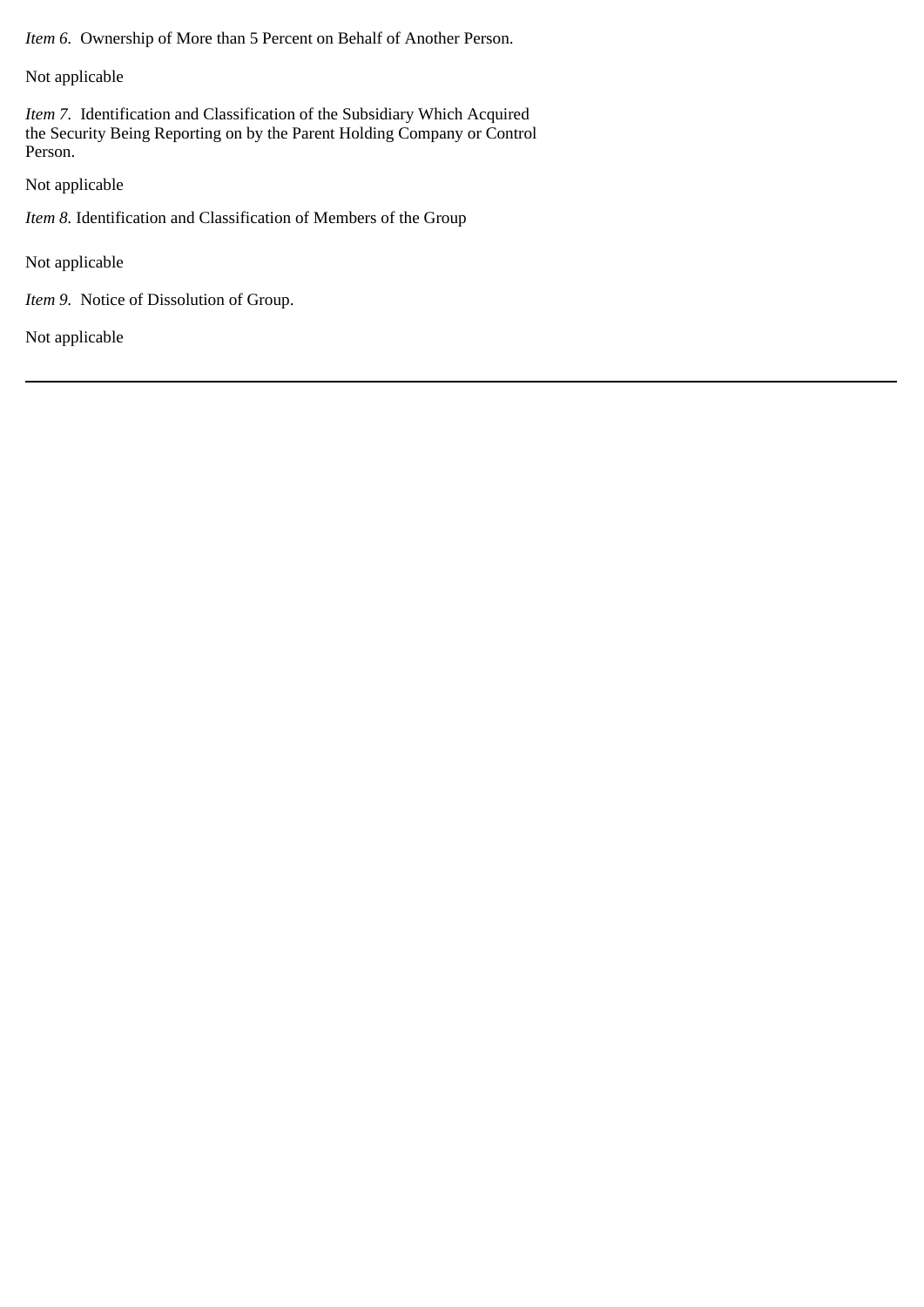### *Item 10.* Certifications

By signing below I certify that, to the best of my knowledge and belief, the securities referred to above were not acquired and are not held for the purpose of or with the effect of changing or influencing the control of the issuer of the securities and were not acquired and are not held in connection with or as a participant in any transaction having that purpose or effect, other than activities solely in connection with a nomination under§ 240.14a-11.

*Signature.* After reasonable inquiry and to the best of my knowledge and belief, I certify that the information set forth in this statement is true, complete and correct.

Dated: June 22, 2022

POINT72 ASSET MANAGEMENT, L.P.

By: /s/ Jason M. Colombo Name: Jason M. Colombo Title: Authorized Person

POINT72 CAPITAL ADVISORS, INC.

By: /s/ Jason M. Colombo Name: Jason M. Colombo Title: Authorized Person

# CUBIST SYSTEMATIC STRATEGIES, LLC

By: /s/ Jason M. Colombo Name: Jason M. Colombo Title: Authorized Person

# POINT72 HONG KONG LIMITED

By: /s/ Jason M. Colombo Name: Jason M. Colombo Title: Authorized Person

STEVEN A. COHEN

By: /s/ Jason M. Colombo Name: Jason M. Colombo Title: Authorized Person